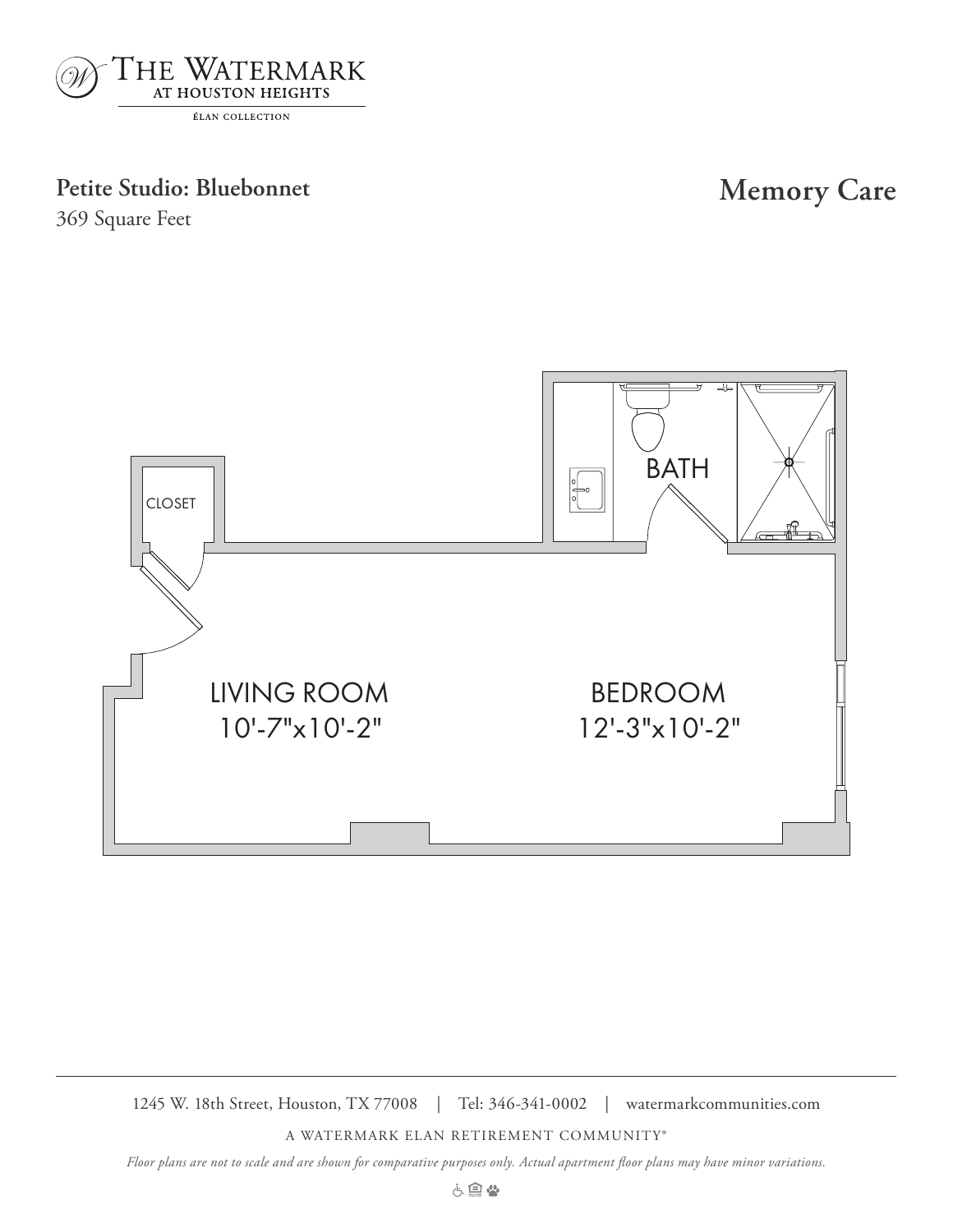

396 Square Feet

# **Studio: Primrose Memory Care**



1245 W. 18th Street, Houston, TX 77008 | Tel: 346-341-0002 | watermarkcommunities.com

Primrose

A WATERMARK ELAN RETIREMENT COMMUNITY®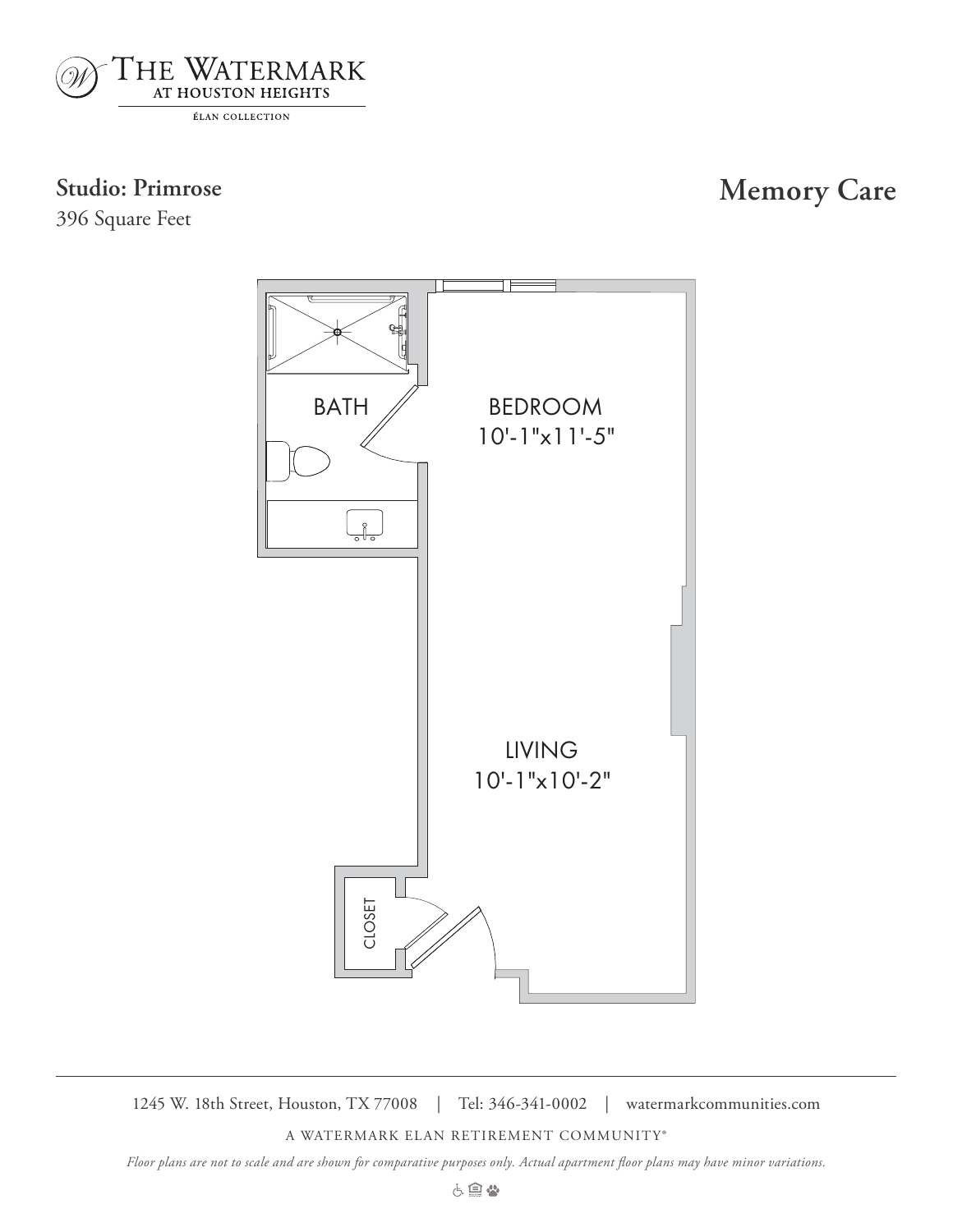

## **Shared Studio: Buttercup Memory Care**

204 Square Feet



1245 W. 18th Street, Houston, TX 77008 | Tel: 346-341-0002 | watermarkcommunities.com

A WATERMARK ELAN RETIREMENT COMMUNITY®